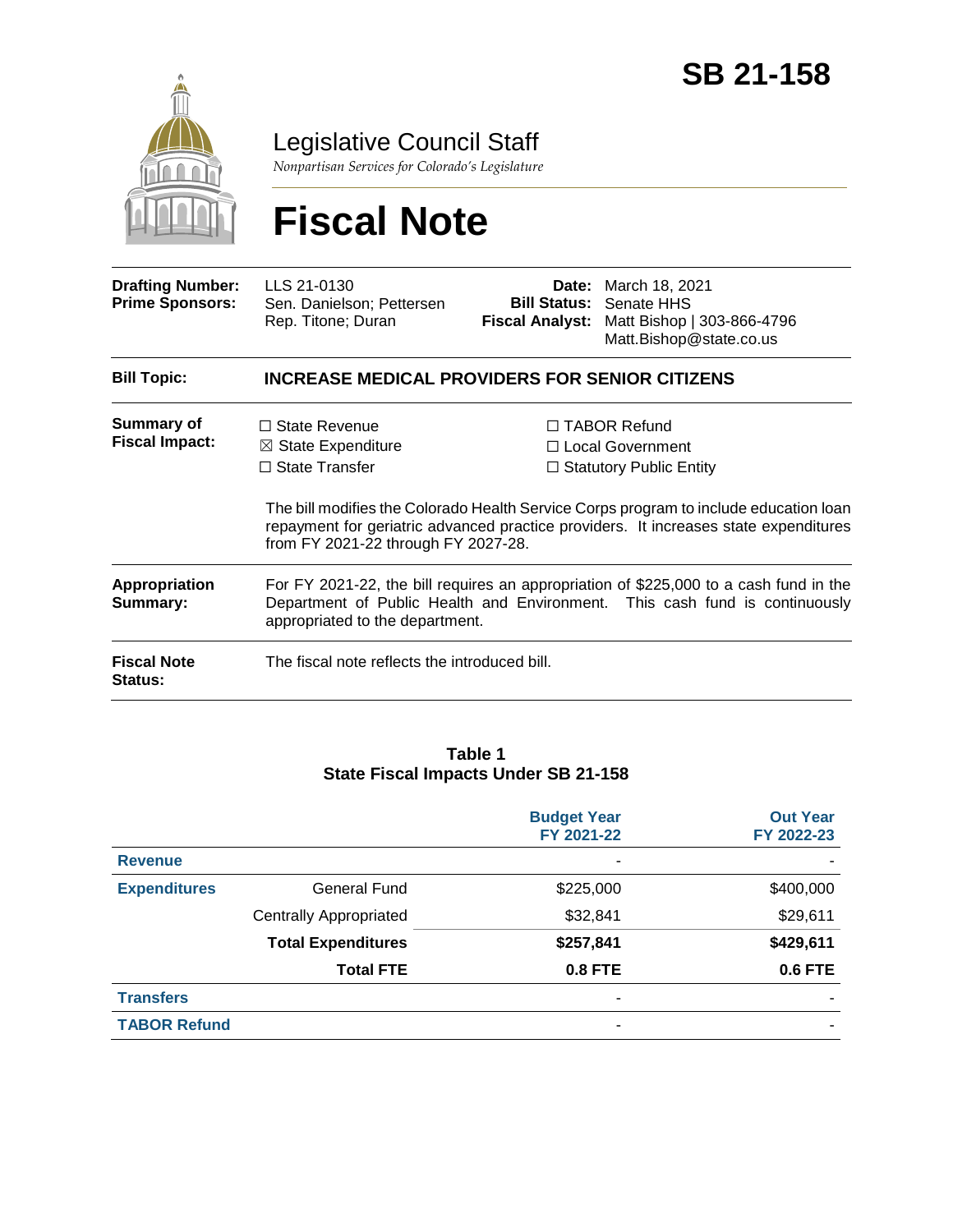Page 2

# Page 2<br>March 18, 2021 **SB 21-158**

## **Summary of Legislation**

The bill modifies the Colorado Health Service Corps program in the Department of Public Health and Environment (CDPHE) to include geriatric advanced practice providers. It allows geriatric advanced practice providers who meet certain criteria to participate in an education loan repayment program. In order to be eligible, a geriatric advanced practice provider must agree to spend at least fifty percent of their time providing geriatric care in a health professional shortage area in Colorado and enter into a contract to provide such care for at least two years. In addition, they must have completed at least one of the following:

- a formal, postgraduate geriatrics training program;
- formal geriatrics training within an advanced practice provider training program and at least twelve months of postgraduate clinical experience, at least half of which was spent providing geriatric care;
- at least twenty-four months of postgraduate clinical experience, at least half of which was spent providing geriatric care; or
- a geriatric track clinical experience during an advanced practice provider training program, in which at least half of the clinical training time was spent providing geriatric care.

The bill also updates the definition of "state designated health professional shortage area" to include a shortage of geriatric advanced practice providers and increases the membership of the Colorado Health Service Corps Advisory Council from fifteen to sixteen with the addition of a physician who provides geriatric care or a geriatric advanced practice provider.

The bill requires appropriations to the Colorado Health Service Corps Fund for use in providing loan repayments for geriatric advanced practice providers, in the following amounts:

- \$225,000 in FY 2021-22;
- \$400,000 in FY 2022-23;
- \$575,000 in FY 2023-24;
- \$450,000 in FY 2024-25; and
- \$275,000 in FY 2025-26.

#### **Background**

The Colorado Health Service Corps program is administered by the Primary Care Office at the CDPHE, and was created in 2009. It provides educational loan repayment for medical professionals who agree to provide primary health care services in a federally designated health professional shortage area. Participating medical professionals serve in public or non-profit clinics in low-income or rural areas throughout the state. Since FY 2009-10, the program has grown from \$250,000 in annual loan repayment funding to \$10,690,569 in FY 2019-20. The program currently operates with 10.7 FTE.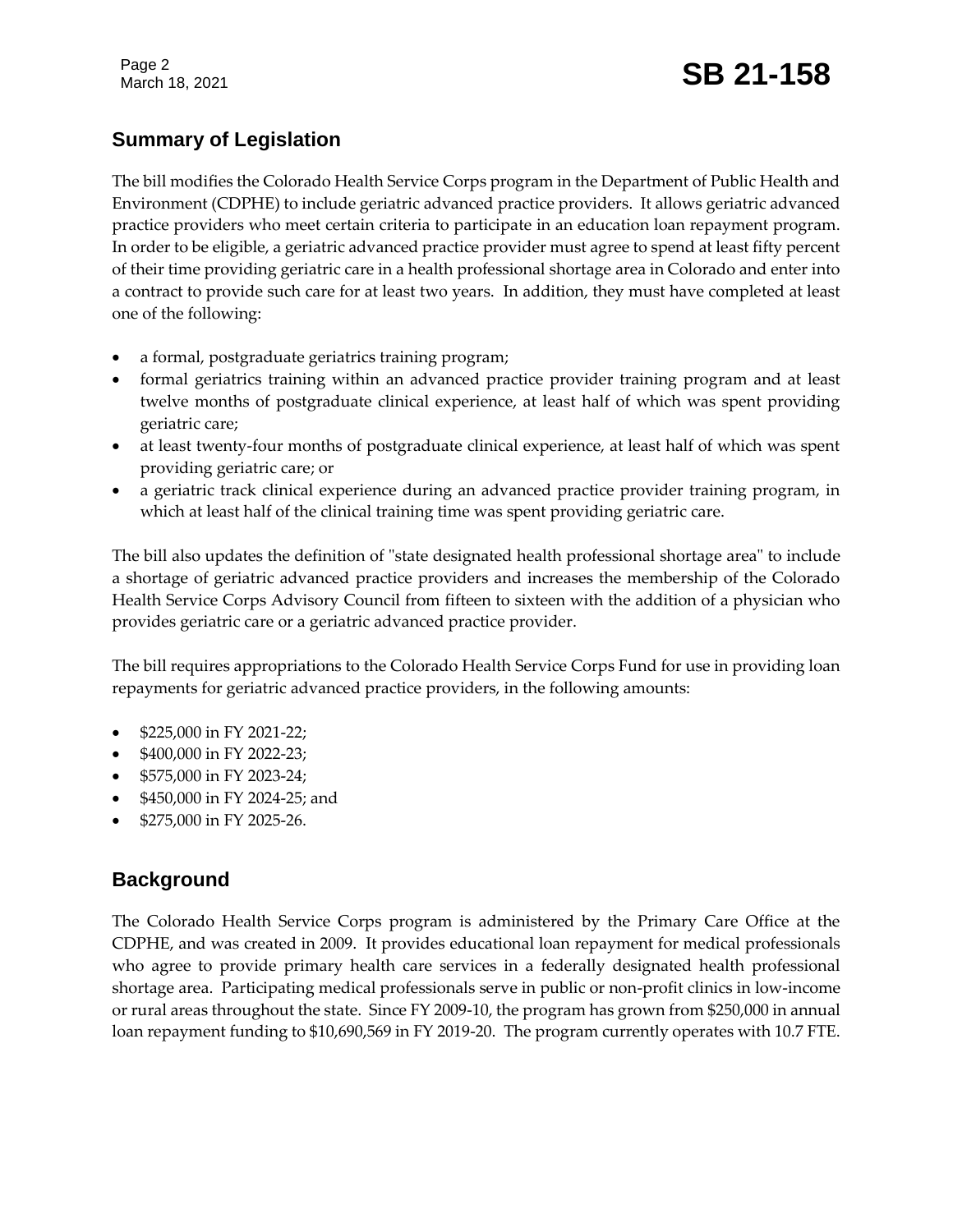Page 3

#### **Assumptions**

The fiscal note assumes that operating costs associated with administering the program are paid out of the bill's appropriation. The balance of the appropriation is awarded via three-year loan repayment contracts, which are paid in year one of the contract and monitored for compliance in years two and three.

#### **State Expenditures**

The bill increases state expenditures by \$257,841 and 0.8 FTE in FY 2021-22 and by \$429,611 and 0.6 FTE in FY 2021-22. State expenditures in the subsequent years will be based on the amounts appropriated in the bill, with administration costs depending on the number of contracts awarded and biennial reporting requirements. New expenditures are displayed in Table 2 and described below.

|                                                    | FY 2021-22     | FY 2022-23 |
|----------------------------------------------------|----------------|------------|
| <b>Department of Public Health and Environment</b> |                |            |
| <b>Personal Services</b>                           | \$46,817       | \$38,807   |
| <b>Operating Expenses</b>                          | \$1,525        | \$1,255    |
| <b>Capital Outlay Costs</b>                        | \$6,200        |            |
| Contractor                                         | \$31,250       |            |
| Data Hosting                                       | \$2,000        | \$2,000    |
| Loan Repayment Contracts                           | \$137,208      | \$357,938  |
| Centrally Appropriated Costs <sup>1</sup>          | \$32,841       | \$29,611   |
| <b>Total Cost</b>                                  | \$257,841      | \$429,611  |
| <b>Total FTE</b>                                   | <b>0.8 FTE</b> | $0.6$ FTE  |

#### **Table 2 Expenditures Under SB 21-158**

<sup>1</sup> *Centrally appropriated costs are not included in the bill's appropriation.*

**Department of Public Health and Environment.** Beginning with FY 2021-22, the CDPHE will collect and analyze data from geriatric clinicians, post its geriatric shortage assessment, promote the geriatric program, evaluate applications, select contractors, execute contracts, and monitor program participants. Also in FY 2021-22, the CDPHE will develop shortage designation methodology, solicit stakeholder feedback on the methodology, and promulgate rules. In FY 2022-23 and beyond, the CDPHE will evaluate, select, and monitor new contracts.

*Contractor and data hosting.* The CDPHE's Colorado Health Systems Directory is provided by an independent vendor. The directory will need to be updated in FY 2021-22 to track geriatric training data and maintained annually.